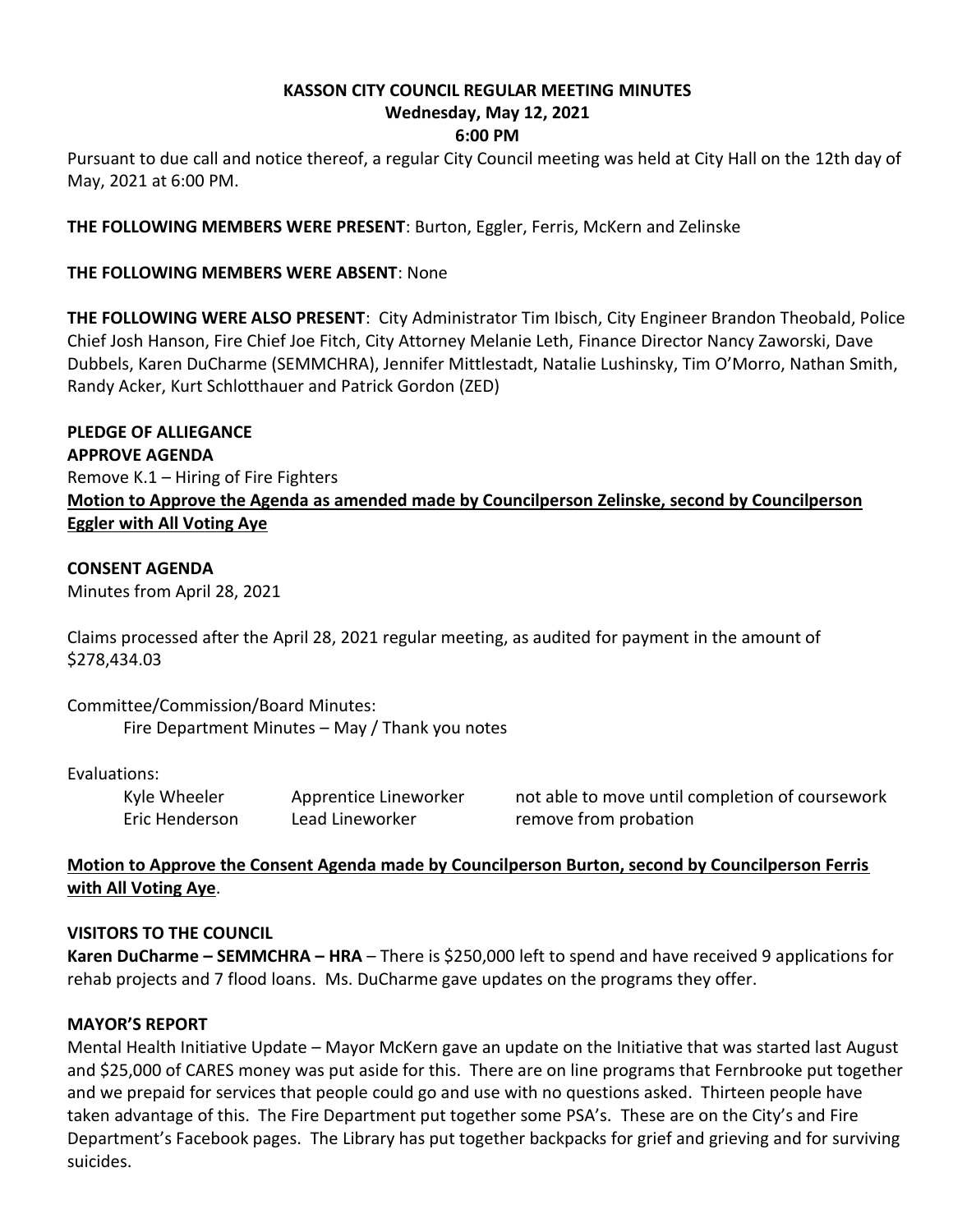#### **PUBLIC FORUM**

**2021 Street Maintenance Project - Citizen's request to speak regarding constructing 22 nd ST NE and trail –** Engineer Theobald gave a short presentation regarding the project and the open houses that were held on Thursday, May 6.

Mayor Mckern stated that this has been in the plans since 2000 and should have been done many years ago. **Randy Acker – 2002 11th Ave NE** – He does not believe that this is not thought out for the future and is a bandaid.

**Jennifer Mittlestadt – 1003 22nd St. NE** – stated that this is not just about the road but about the bike path that has to cross this street and children are on this path without people and they will not look for cross traffic. She believes in eminent domain and the City should take the land from the school or other landowners to go to the west to highway 57. She agrees with Mr. Acker.

**Natalie Lushinsky – 903 22nd St NE** – she stated that there is research she read stating that kids 14 yrs and younger do not have developed depth perception and lowering the bike path will be issues and a stop sign won't work and she believes that connecting to the west would be best.

**Shelly St. John – 511 21st Pl NE** – She agrees with a lot of the concerns regarding the trail and that there are no sidewalks in Littles to get to the trail and people walk on the road and now there will be more traffic on the road. At what point do we look at something else and not place a bandaid and go to the west across school property. We are already above the house limit and what is the next step.

**Kurt Schlotthauer – 903 22nd St NE** – He purposely bought his house on a deadend street and with opening it he will have safety concerns. He is also concerned with the safety of people on the bike path. He suggested negotiating with the school.

Mayor McKern stated that we have talked to the school and they are not interested in putting a road across their property and eminent domain would take years and the Council is not interested in taking people's land. This bike path crosses roads 17 times.

**Jim Rase – 2102 22nd Ave NE** – wanted to know if a pedestrian bridge to go over the road was considered. Mayor McKern stated that would be cost prohibitive.

There were people in attendance that did not voice their opinion.

Councilperson Ferris stated that the school does not want to sell their land. It sets a bad precedent to other people who want to come to Kasson if we start taking land.

Councilperson Burton stated that he believes we do need to force the access to the west and the connection to the north to Spring Creek and this would take years to take place. This is a balancing act for the Council based on development and budget and right now this is the best they can do.

Mayor McKern stated that eminent domain will cost \$2 to \$3 million dollars on that and we are spending the citizen's money. The 22<sup>nd</sup> St. NE access is only one access and we will continue to work on more accesses.

Councilperson Zelinske stated that we can only do so much and we are trying and went to the Township board meeting asking to connect to one of their roads and they denied it.

Mayor McKern stated that this has been discussed for quite a while and appreciates the comments. This is an approved project in the budget from last fall but the plans are not finalized.

Councilperson Eggler stated that he pushed for safe routes to school and safety but when he had smaller kids he was always with them on the trail and parents need to work with it.

Councilperson Ferris stated that all agendas and packets are on the City's website on the Friday before the meetings and she puts the agenda on her facebook page before every meeting. Ms. Mittlestadt stated the citizens in attendance believe that they don't have time to read agendas and should be notified personally for